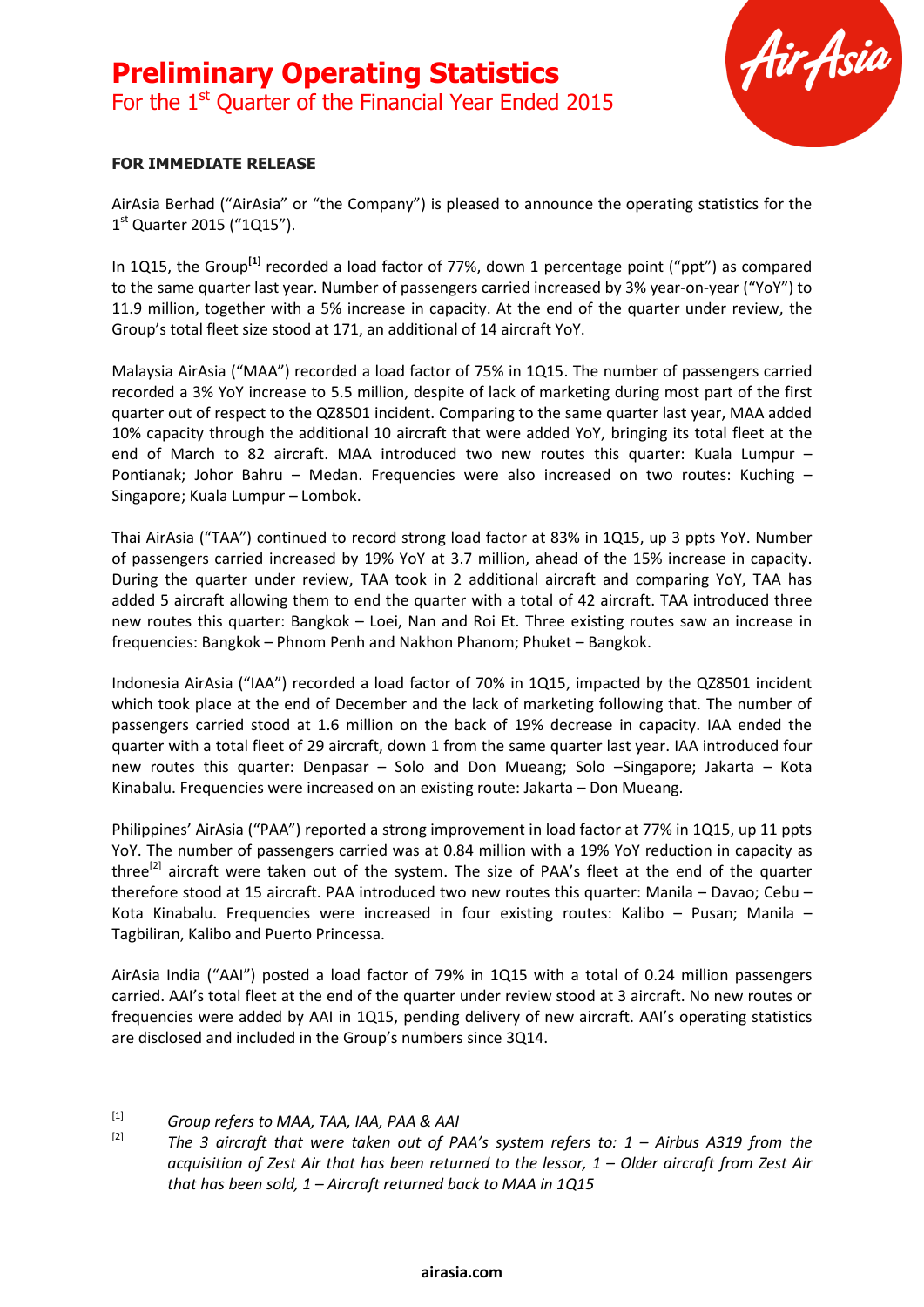# **Preliminary Operating Statistics**

For the  $1<sup>st</sup>$  Quarter of the Financial Year Ended 2015



#### **Group**

# **1 st Quarter 2015 Operating Statistics**

| <b>Group</b>                                               | <b>JAN - MAR 2015</b> |                  |             |
|------------------------------------------------------------|-----------------------|------------------|-------------|
| (MAA, TAA, IAA, PAA, AAI)                                  | 2015                  | 2014             | Change      |
| Passenger Carried <sup>1</sup>                             | 11,878,498            | 11,481,386       | 3%          |
| Capacity <sup>2</sup>                                      | 15,436,800            | 14,652,900       | 5%          |
| Load Factor $(\%)^3$                                       | 77                    | 78               | $-1$ ppt    |
| ASK (mil) <sup>4</sup><br>RPK (mil) <sup>5</sup>           | 17,625<br>13,549      | 16,591<br>13,026 | 6%<br>4%    |
| Number of stages <sup>6</sup><br>Average stage length (km) | 85,760<br>1,059       | 81,405<br>1,091  | 5%<br>$-3%$ |
| Size of fleet at month end <sup>7</sup>                    | 171                   | 157              | 14          |

*Note: (i) Total fleet at the end of 1Q14 including one under AirAsia India is 158. (ii) AirAsia India's operating statistics are included in the Group's numbers from 3Q14 onwards.*

#### **Malaysia**

### **1 st Quarter 2015 Operating Statistics**

| <b>Malaysia AirAsia</b>                 | <b>JAN - MAR 2015</b> |                |          |
|-----------------------------------------|-----------------------|----------------|----------|
|                                         | 2015                  | 2014           | Change   |
| Passenger Carried <sup>1</sup>          | 5,538,684             | 5,373,202      | 3%       |
| Capacity $^2$                           | 7,347,600             | 6,669,540      | 10%      |
| Load Factor $(\%)^3$                    | 75                    | 81             | -6 ppts  |
| ASK $(mil)^4$<br>RPK (mil) <sup>5</sup> | 9,017<br>6,779        | 8,265<br>6,663 | 9%<br>2% |
| Number of stages <sup>6</sup>           | 40,820                | 37,053         | 10%      |
| Average stage length (km)               | 1,236                 | 1,191          | 4%       |
| Size of fleet at month end <sup>7</sup> | 82                    | 72             | 10       |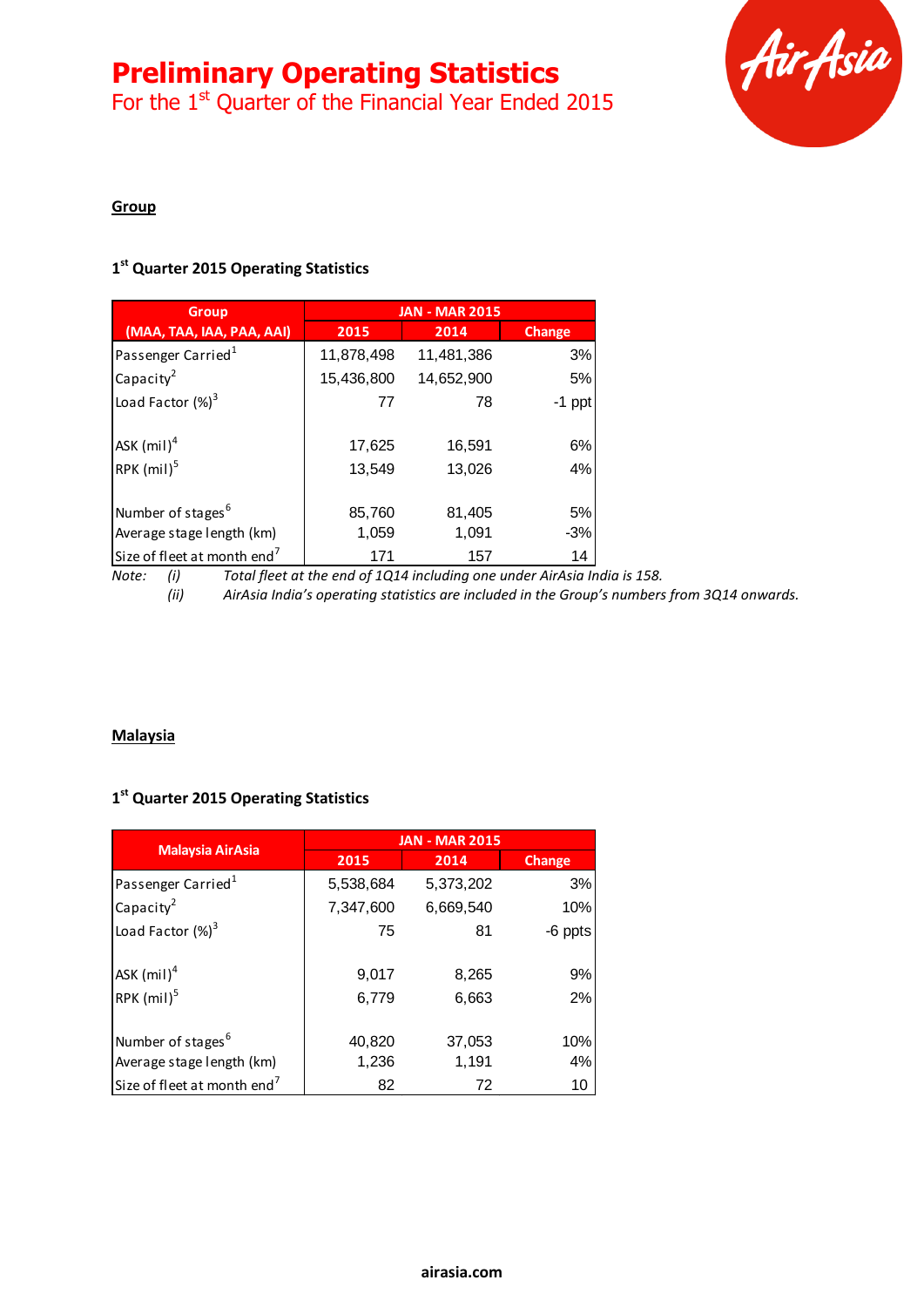# **Preliminary Operating Statistics**

For the  $1<sup>st</sup>$  Quarter of the Financial Year Ended 2015



## **Thailand**

# **1 st Quarter 2015 Operating Statistics**

| <b>Thai AirAsia</b>                     | <b>JAN - MAR 2015</b> |           |           |
|-----------------------------------------|-----------------------|-----------|-----------|
|                                         | 2015                  | 2014      | Change    |
| Passenger Carried <sup>1</sup>          | 3,701,286             | 3,117,205 | 19%       |
| Capacity <sup>2</sup>                   | 4,476,960             | 3,886,200 | 15%       |
| Load Factor $(\%)^3$                    | 83                    | 80        | $+3$ ppts |
| $ASK$ (mil) <sup>4</sup>                | 4,436                 | 3,822     | 16%       |
| RPK $(mil)^5$                           | 3,694                 | 3,058     | 21%       |
| Number of stages <sup>6</sup>           | 24,872                | 21,590    | 15%       |
| Average stage length (km)               | 991                   | 984       | 1%        |
| Size of fleet at month end <sup>7</sup> | 42                    | 37        | 5         |

#### **Indonesia**

## **1 st Quarter 2015 Operating Statistics**

| <b>Indonesia AirAsia</b>                                   | <b>JAN - MAR 2015</b> |                 |                 |
|------------------------------------------------------------|-----------------------|-----------------|-----------------|
|                                                            | 2015                  | 2014            | Change          |
| Passenger Carried <sup>1</sup>                             | 1,557,721             | 2,096,246       | $-26%$          |
| Capacity <sup>2</sup>                                      | 2,223,180             | 2,748,240       | $-19%$          |
| Load Factor $(\%)^3$                                       | 70                    | 76              | -6 ppts         |
| ASK (mil) <sup>4</sup><br>RPK (mil) <sup>5</sup>           | 2,869<br>2,053        | 3,126<br>2,399  | $-8%$<br>$-14%$ |
| Number of stages <sup>6</sup><br>Average stage length (km) | 12,351<br>1,216       | 15,268<br>1,167 | $-19%$<br>4%    |
| Size of fleet at month end <sup>7</sup>                    | 29                    | 30              | -1              |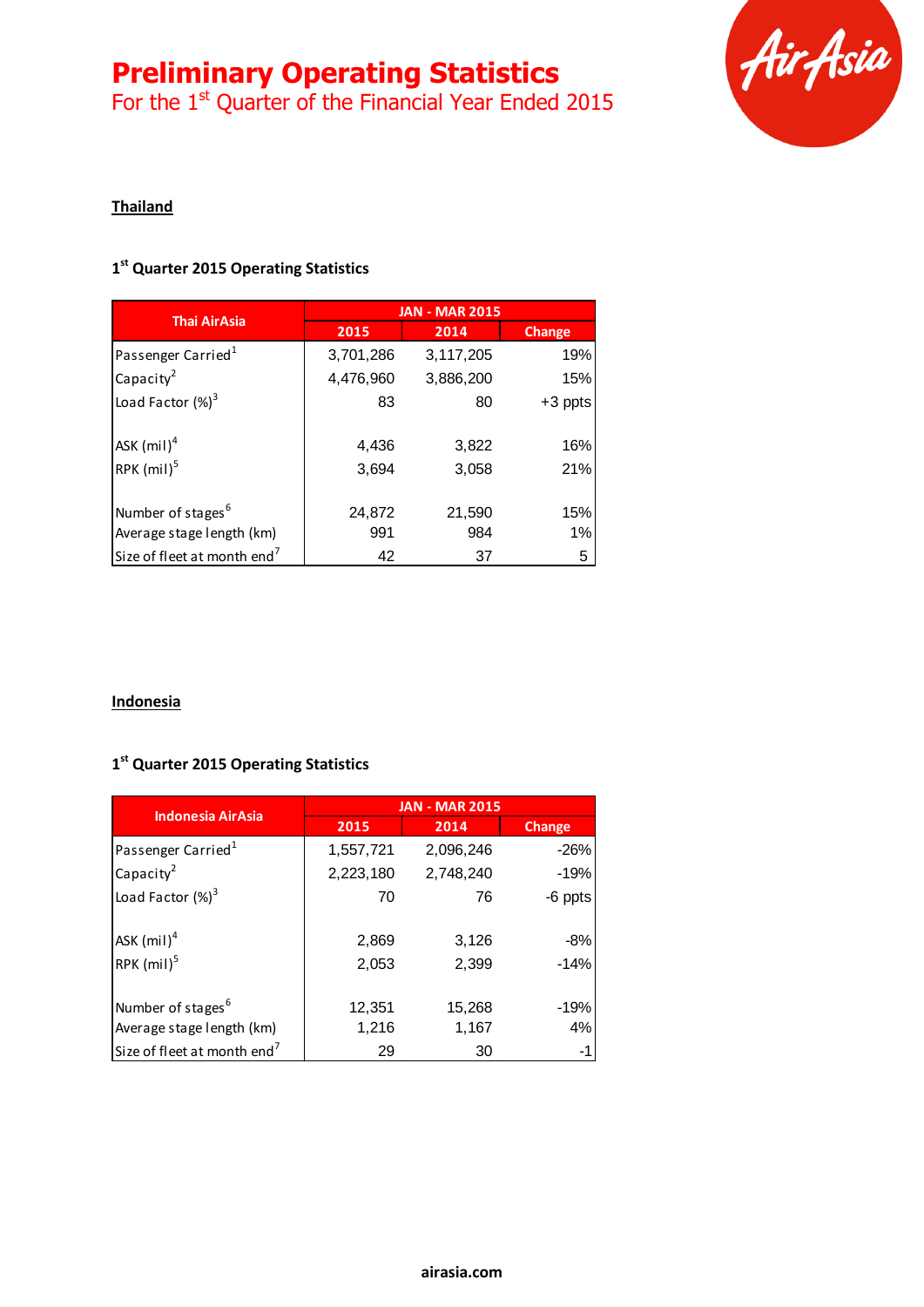# **Preliminary Operating Statistics**

For the  $1<sup>st</sup>$  Quarter of the Financial Year Ended 2015



## **Philippines**

# **1 st Quarter 2015 Operating Statistics**

|                                         | <b>JAN - MAR 2015</b> |           |            |
|-----------------------------------------|-----------------------|-----------|------------|
| <b>Philippines' AirAsia</b>             | 2015                  | 2014      | Change     |
| Passenger Carried <sup>1</sup>          | 843,250               | 894,733   | $-6%$      |
| Capacity <sup>2</sup>                   | 1,088,820             | 1,348,920 | $-19%$     |
| Load Factor $(\%)^3$                    | 77                    | 66        | $+11$ ppts |
|                                         |                       |           |            |
| ASK $(mil)^4$                           | 1,034                 | 1,378     | $-25%$     |
| RPK $(mil)^5$                           | 809                   | 906       | $-11%$     |
|                                         |                       |           |            |
| Number of stages <sup>6</sup>           | 6,049                 | 7,494     | -19%       |
| Average stage length (km)               | 950                   | 1,022     | $-7%$      |
| Size of fleet at month end <sup>7</sup> | $15^{(i)}$            | 18        | -3         |

*Note: (i) The 3 aircraft that were taken out of PAA's system refers to: 1 – Airbus A319 from the acquisition of Zest Air that has been returned to the lessor, 1 – Older aircraft from Zest Air that has been sold, 1 – Aircraft returned back to MAA in 1Q15* 

#### **India**

### **1 st Quarter 2015 Operating Statistics**

| AirAsia India                                              | <b>JAN - MAR 2015</b> |            |               |
|------------------------------------------------------------|-----------------------|------------|---------------|
|                                                            | 2015                  | 2014       | <b>Change</b> |
| Passenger Carried <sup>1</sup>                             | 237,557               | N/A        | N/A           |
| Capacity <sup>2</sup>                                      | 300,240               | N/A        | N/A           |
| Load Factor $(\%)^3$                                       | 79                    | N/A        | N/A           |
| ASK $(mil)^4$                                              | 270                   | N/A        | N/A           |
| RPK $(mil)^5$                                              | 214                   | N/A        | N/A           |
| Number of stages <sup>6</sup><br>Average stage length (km) | 1,668<br>900          | N/A<br>N/A | N/A<br>N/A    |
| Size of fleet at month end <sup>7</sup>                    | 3                     | N/A        | N/A           |